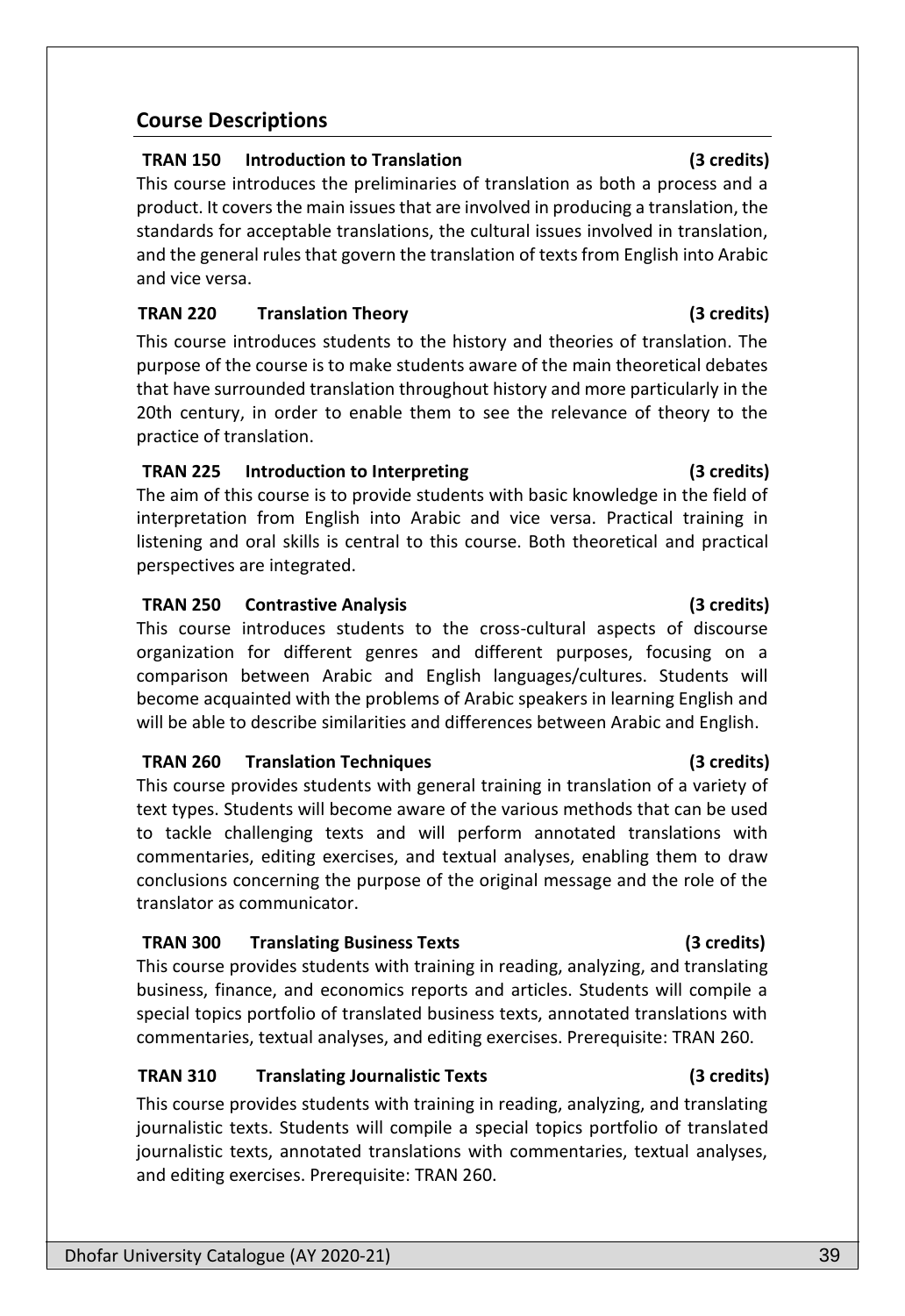### **TRAN 330 Special Topic in Translation (3 credits)**

### This course is broad and flexible enough to accommodate the ongoing changes and developments in the field of translation. Such course would help students keep abreast with the dynamic and developments in the field of translation and interpreting. Possible topics to be covered in the course: latest advancements in technology-mediated translation and interpreting- quality assurance issues in translation-globalization and mobility and the evolving role of translators and interpreters-social responsibility of translators and interpreters–latest developments in corpus linguistics and the applications of parallel corpora (written and spoken) in translation and interpreting, etc. Most importantly, the implications of these trends and topics will be connected to the student translator/interpreter training and professional development.

### **TRAN 355 Technology-Assisted Translation (3 credits)**

This course introduces students to the most recent developments in the use of technology to help translators in their work. This covers a number of topics including machine translation, computer-assisted translation and the use of electronic dictionaries and corpora. The course offers students training in these technologically related topics.

### **TRAN 360 Translating Scientific Texts (3 credits)**

This course provides students with training in reading, analyzing, and translating scientific, technical, and technological texts. Students will compile a special topics portfolio of translated scientific and technical texts, annotated translations with commentaries, textual analyses, and editing exercises. Prerequisite: TRAN 250*.*

### **TRAN 365 English Literature in Arabic Translations (3 credits)**

This course deals with the metamorphosis of English literary texts in Arabic translations. Students will be familiar with the problems of literary translation, especially in terms of transplanting English texts into Arabic context. Issues like faithful, literal, free translation and cultural adaptation are dealt with extensively. Students will also be exposed to techniques of literary translation.

### **TRAN 370 Medical Translation (3 credits)**

This course is designed to provide students with a solid background in medical translation so as to be future translators in settings such as hospitals, physicians' offices and clinics. Emphasis is placed on the development of medical terminology. Upon completion, students should be able to translate a variety of medical texts from and into Arabic.

### **TRAN 375 Audiovisual Translation (3 credits)**

Audiovisual Translation is an exciting new field in Translation Studies for which there is a growing professional demand, and the need for professionals in this field has grown exponentially in the new era. The course is designed to introduce students to different areas of translation of the audiovisual material, including subtitling and dubbing. Upon completion of this course, students will acquire a basic understanding of the techniques for subtitling and dubbing of movies, documentaries and programs. In addition, the students will be able to differentiate between different modes of audiovisual translation including